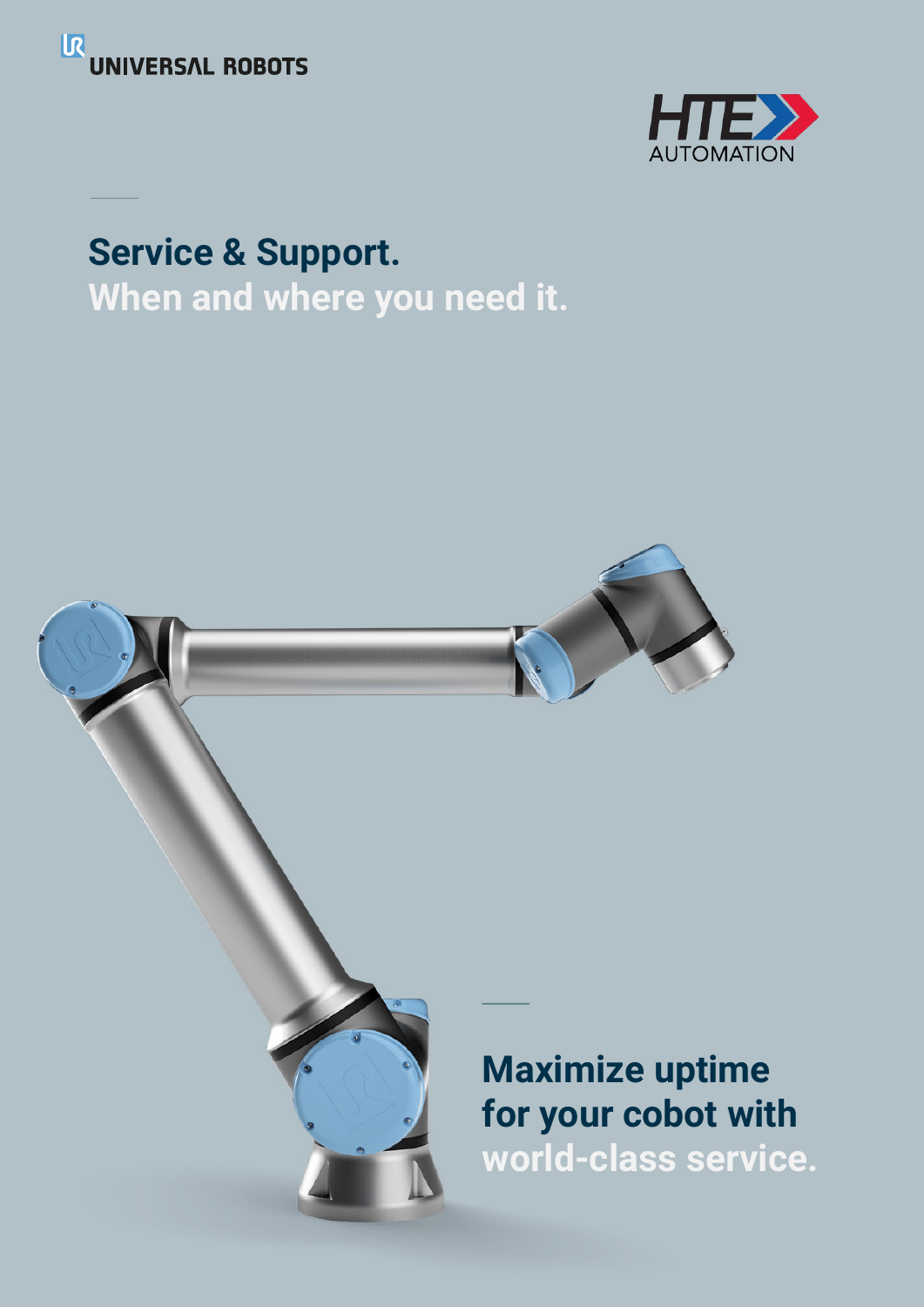# **In manufacturing, uptime is everything.**

**This is why, as the world leader in collaborative robots, we want to ensure and support your successful deployment and application.**

**Together with our partners, we provide a host of tools for customers to use to proactively assess cobot operational performance and mitigate risks.**

See what you can do when you combine your cobot with the expertise of Universal Robots to keep your business running, even in a world of uncertainty.

Get immediate support and expert advice on your cobots from the people who understand them most.

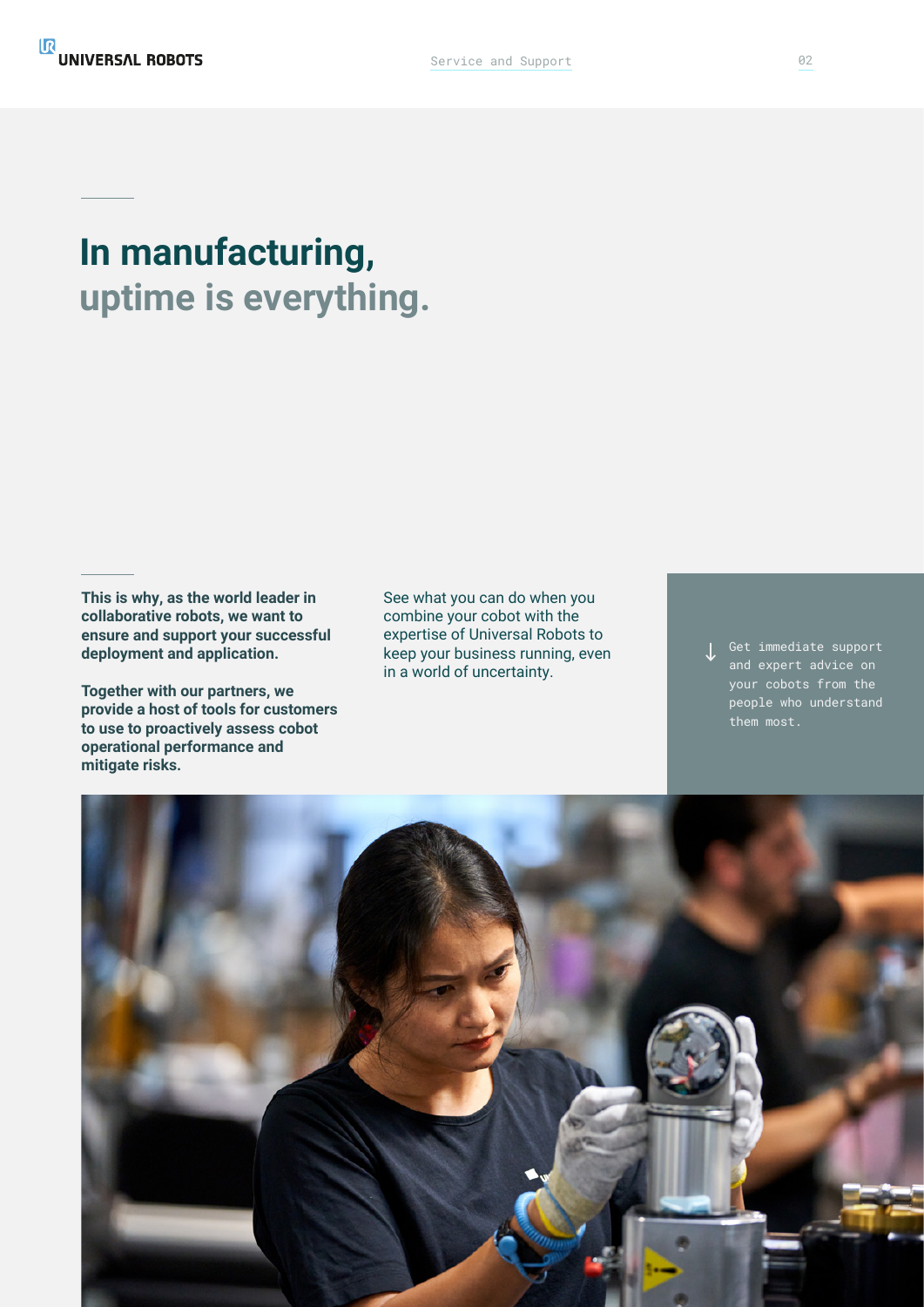## **myUR: The whole service conversation in one platform.**

### **Your workspace can turn into a powerhouse with a UR cobot - and with the help of myUR.**

Our free, web-based fleet management tool enables you to raise service requests, communicate directly with UR Tech Support and your UR distributor, keep maintenance history of your cobots, and even invite employees to manage cases. With myUR, Universal Robots strives to have a substantive response within 4 business hours, restoring productivity quickly.

myUR also gives users access to a rich repository of information on cobots, complete with how-to articles, webinars, and downloadable manuals and software.

We streamline the service process so you can focus on getting ahead – and staying ahead.

Create a free [myUR accoun](https://myur.universal-robots.com/)t to manage your cobot(s) [with rapid support, updated](https://myur.universal-robots.com/)  resources, and more.



UNIVERSAL ROBOTS myUR | Users Robots Cases

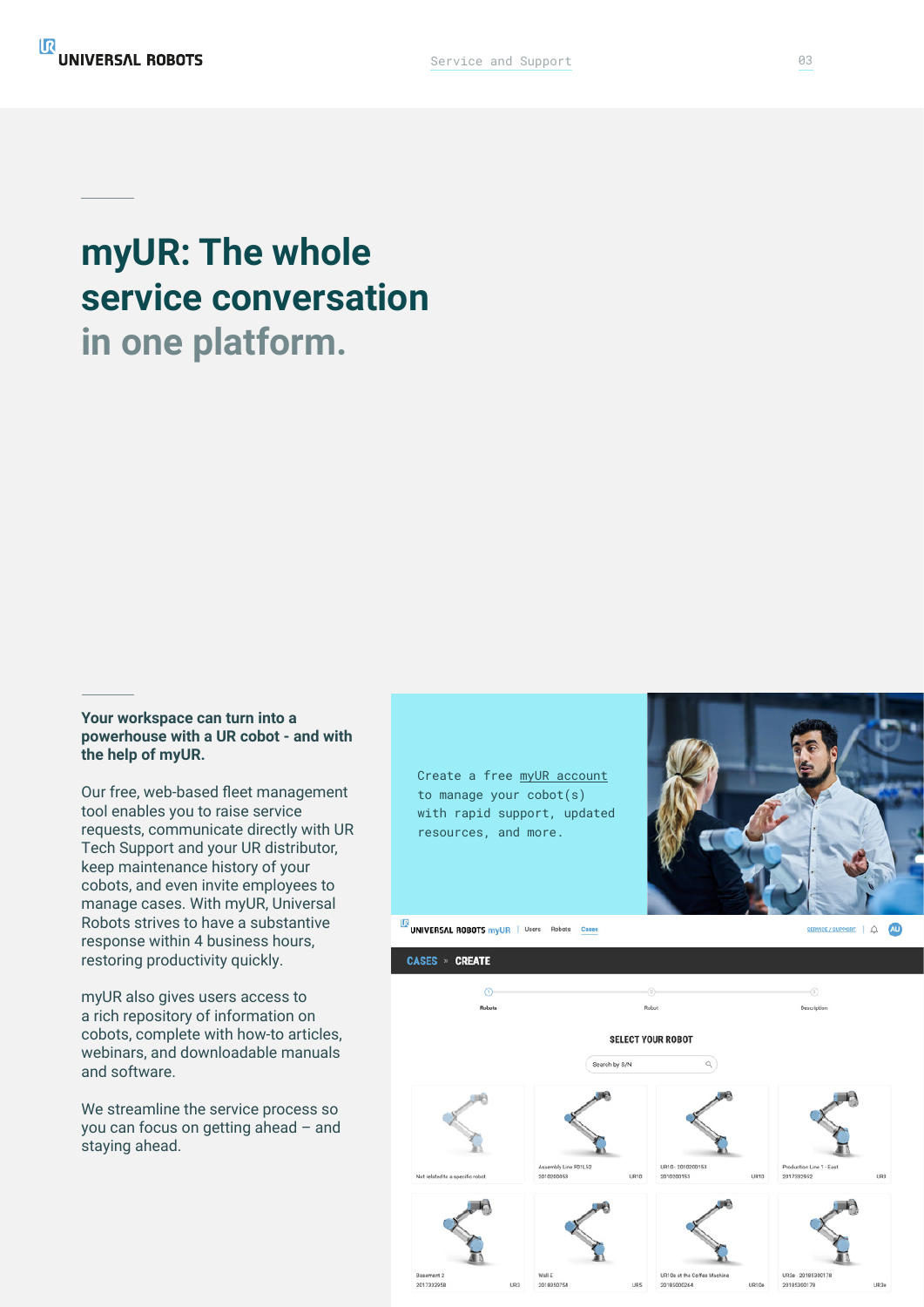### **Service360: Set up your business to expect the unexpected.**

#### **Flexible, agile, and smart.**

A Service360 Plan is a suite of solutions to help control costs and offer a budget solution to avoid unexpected repair costs.

When you choose Universal Robots, you unlock exceptional aftercare made for every shape and size of business. Whether you've got one cobot or an

entire fleet, we'll be here delivering expert advice, remote maintenance, spare parts, on-site repairs, and more so you can maximize uptime, every time.

Go proactive. Prepare for the unexpected and reduce risk with a customized Service360 plan.

## **01 Remote Check**<br>Quick service no matter where you are.

UR experts will review cobot log history files remotely and provide a report on findings and recommendations to optimize robot performance.



#### **02 On-site Check**

#### Support when you need it, where you need it.

An in-person visit to evaluate robot performance in real-time and provide a report on performance optimization to mitigate potential risks.



#### **03 Uptime Plan**

#### Customize a sustainable solution.

UR and your distributor partner will build a plan tailored to your business needs, often designed to resolve a service issue in less than 2 hours. Components of the plan may include minimal spare parts inventory, training, proactive checks, and consulting.



# **04 Training** Bring cobot expertise in-house.

UR and your distributor partner will train your maintenance team to expedite cobot deployments and address potential issues efficiently.

## **05 Spare Parts Inventory** Get the parts you need.

Get a customized spare parts inventory based on your business needs and enable your trained engineers to return a robot to production in under 30 minutes.

You can tailor your Service360 plan to include any or all of these solutions.